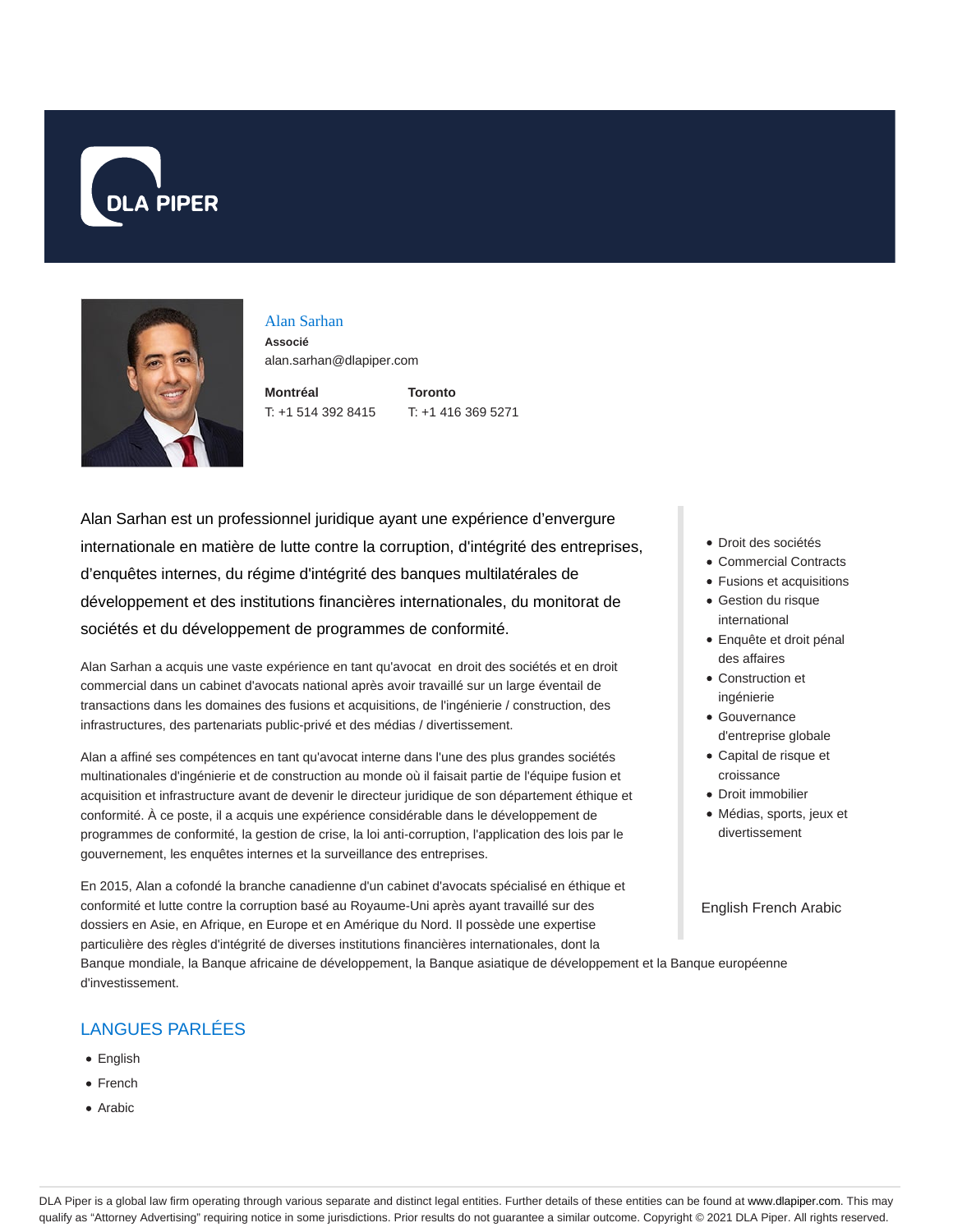## **EXPÉRIENCE**

- Member of the negotiating team representing a Canadian multinational in its discussions with the Royal Canadian Mounted Police with respect to criminal charges laid against the Company pursuant to the Corruption of Foreign Public Officials Act.
- Conducted an internal investigation into allegations of insider trading resulting from a probe by the Quebec securities regulator (Autorité des marchés financiers)
- Appointed by a multi-lateral development bank to investigate allegations of corruption and collusion in the Egyptian power sector
- Engaged by a real estate conglomerate to advise on risks associated with money laundering and economic sanctions and investigate allegations of a business partner laundering money and violating economic sanctions.
- Engaged by a Canadian publicly listed satellite company to conduct an internal investigation into allegations of corruption reported by a member of the board of director
- Managed numerous large-scale document collection efforts in response to various law enforcement and regulatory actions by the Royal Canadian Mounted Police, the Competition Bureau, Elections Canada, UPAC (Quebec Provincial Police Anti-Corruption unit), the Quebec securities regulator (Autorité des marchés financiers), the World Bank, the African Development Bank, the European Investment Bank and the Asian Development Ban
- Appointed co-lead of a two-and-half year corporate monitorship of a Japanese multinational with 335,000 employees and a market cap of USD 30B
- Appointed co-lead of a three-year corporate monitorship of a Canadian multinational with 50,000 employees and a market cap of CAD 8B
- Lead the stakeholder engagement plan between the a Canadian multinational and the Government of Canada which led to the entering into of the first ever Administrative Agreement between the Government of Canada and a Company pursuant to the Government of Canada's Integrity Regime.
- Engaged by a Canadian based global manufacturer of recreational vehicles to set up its reporting and whistleblowing systems, intake procedures and investigative protocols
- Engaged by a Canadian aerospace company to set up its reporting and whistleblowing systems, intake procedures and investigative protocols as well as to evaluate the integrity of certain principal suppliers
- Engaged by a Canadian crown corporation to set up its reporting and whistleblowing systems, intake procedures and investigative protocols
- Engaged by a Canadian multinational to perform a comprehensive and holistic review of its integrity compliance program and implement recommendations with a view to bringing the client's integrity compliance program in line with recognized international standards Engaged by a Canadian pension fund to evaluate the integrity of all of their real estate investment partners
- Investigated numerous code of ethics related violations, including investigations relating to alleged misconduct senior executives within various organizations

## DIPLÔMES

#### Admissions au Barreau

Quebec, 2006

#### Reconnaissance

- Membre de la Société d'honneur Golden Key, Université Concordia (2001) (Golden Key Honour Society)
- Finaliste, Leader de demain -Contentieux, Association du Jeune Barreau de Montréal (2013)

#### Éducation

M.B.A. Kellogg School of Management, Northwestern University, 2019 - Kellogg-Schulich Executive MBA (joint program)

DLA Piper is a global law firm operating through various separate and distinct legal entities. Further details of these entities can be found at www.dlapiper.com. This may qualify as "Attorney Advertising" requiring notice in some jurisdictions. Prior results do not guarantee a similar outcome. Copyright @ 2021 DLA Piper. All rights reserved.